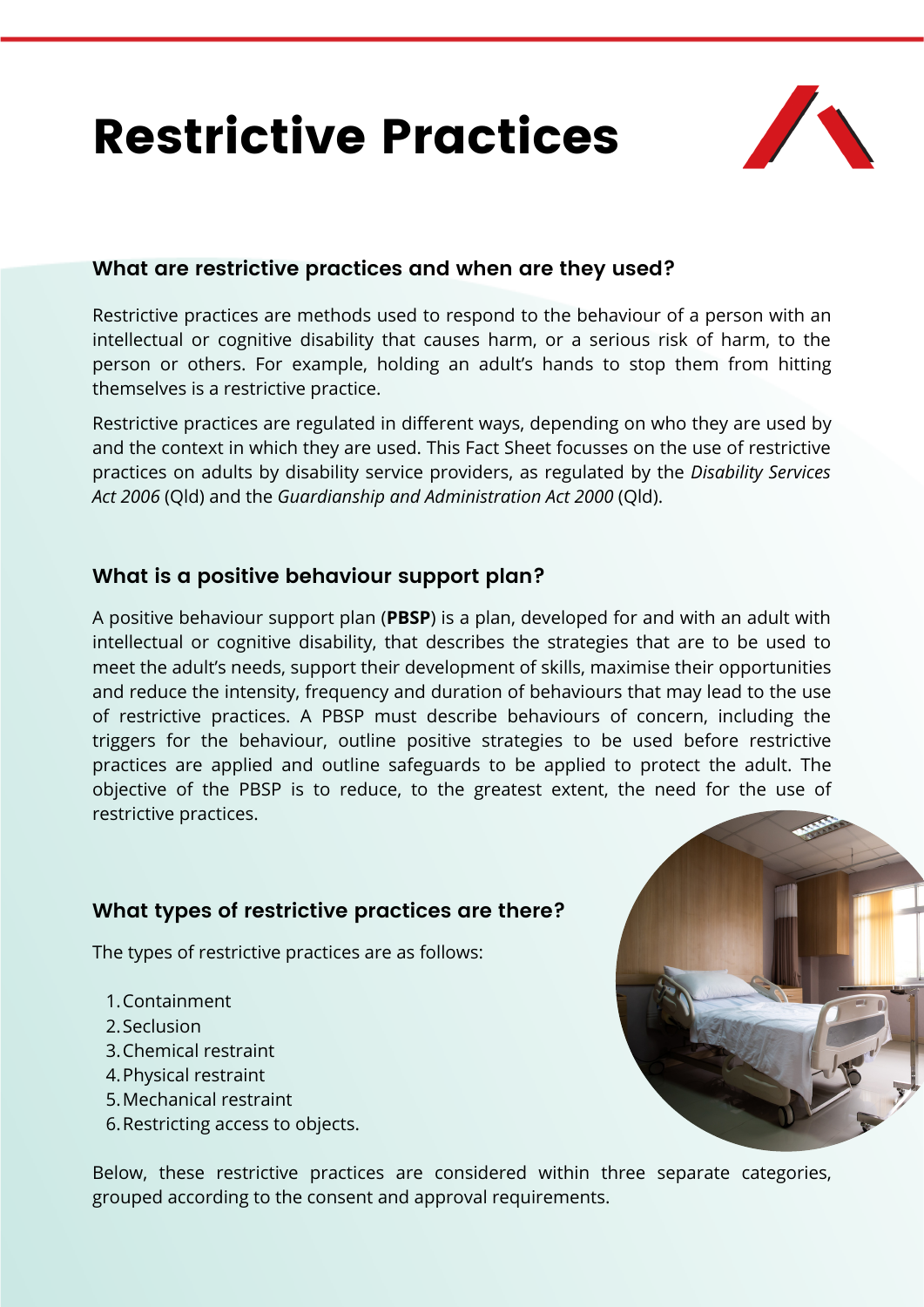# Category 1

### **Containment**

Containment is where an adult is prevented from physically leaving the place that they live and receive support services to prevent them from harming themselves or others. This may include locking doors, windows or gates.

#### **Seclusion**

Seclusion is where an adult is prevented from physically leaving a room or area where they live and receive support services. Like containment, this may include locking doors, windows or gates. However, unlike containment, seclusion involves placing the adult on their own at any time to prevent them causing harm to others, for example, where an adult is in shared living and becomes violent towards another resident.

#### **Is consent required?**

Yes. The use of seclusion or containment is approved by the Queensland Civil and Administrative Tribunal (**QCAT**). Before seclusion or containment can be used the adult must be assessed by at least two or more individuals with appropriate qualifications or experience. QCAT will then make an order outlining matters such as the duration of the order and the circumstances in which the practices may be used. Short term approval may be provided by the Public Guardian if there is an immediate and serious risk of harm to the adult or others around them.

#### **Short-term approval**

The Public Guardian may provide consent for the use of seclusion or containment only if there is an immediate and serious risk of harm to the adult or others, the adult's behaviour has previously resulted in harm to themself or others, and there is no less restrictive way of ensuring the safety of the adult or others. Short-term approvals are only available for a maximum period of six months but can be extended in exceptional circumstances.

The service provider must provide notice of the short-term approval to the chief executive of the Department of Seniors, Disability Services and Aboriginal and Torres Strait Islander Partnerships within 14 days of the approval.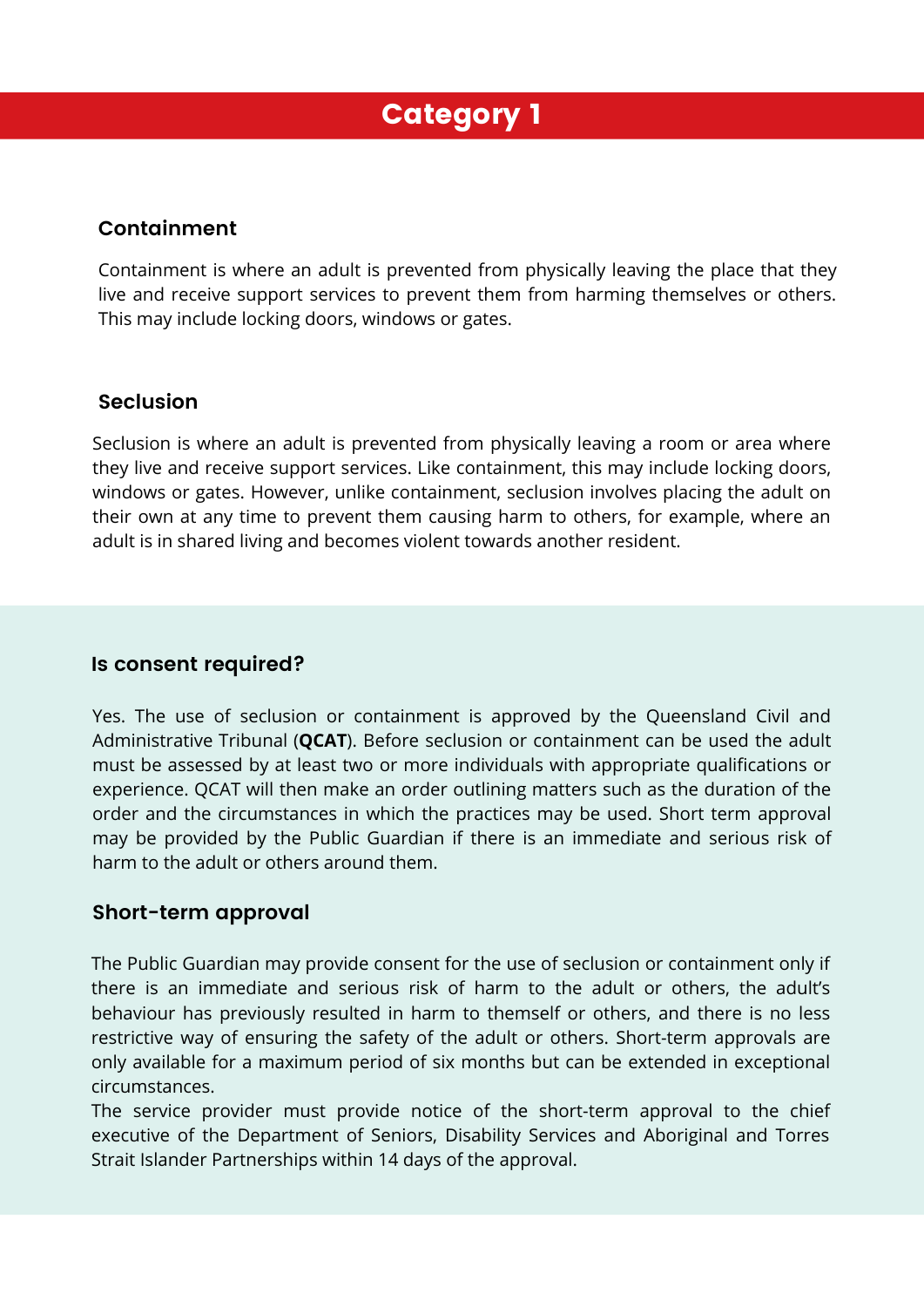# Category 2

#### **Chemical restraint**

Chemical restraint is where medication is used to control the adult's behaviour, for example, by giving them medication to calm them down when they become very angry and are likely to hurt themselves or others. This does not include using medication for treating a diagnosed mental illness or physical condition.

#### **Physical restraint**

Physical restraint is where a person uses any part of their body to restrict the free movement of the adult, for example, by holding the adult's hand to prevent them from hitting themselves.

#### **Mechanical restraint**

Mechanical restraint is the use of a device to either restrict the free movement of an adult or to prevent them from hurting themselves. For example, using bed rails or guards to prevent the adult from injuring themselves while they are asleep.

#### **Is consent required?**

Yes. Before chemical, physical or mechanical restraint is used, QCAT must appoint a guardian for restrictive practices who must give consent.

# Category 3

#### **Restricting access to an object**

Restricting access to an object involves where an adult's access to certain goods such as matches and kitchenware is limited to prevent the adult from hurting themselves or others. For example, by removing the objects from the premises or locking them away.

#### **Is consent required?**

Yes. Consent is required by either the QCAT appointed guardian for restrictive practices or, in some circumstances, by an informal decision-maker.